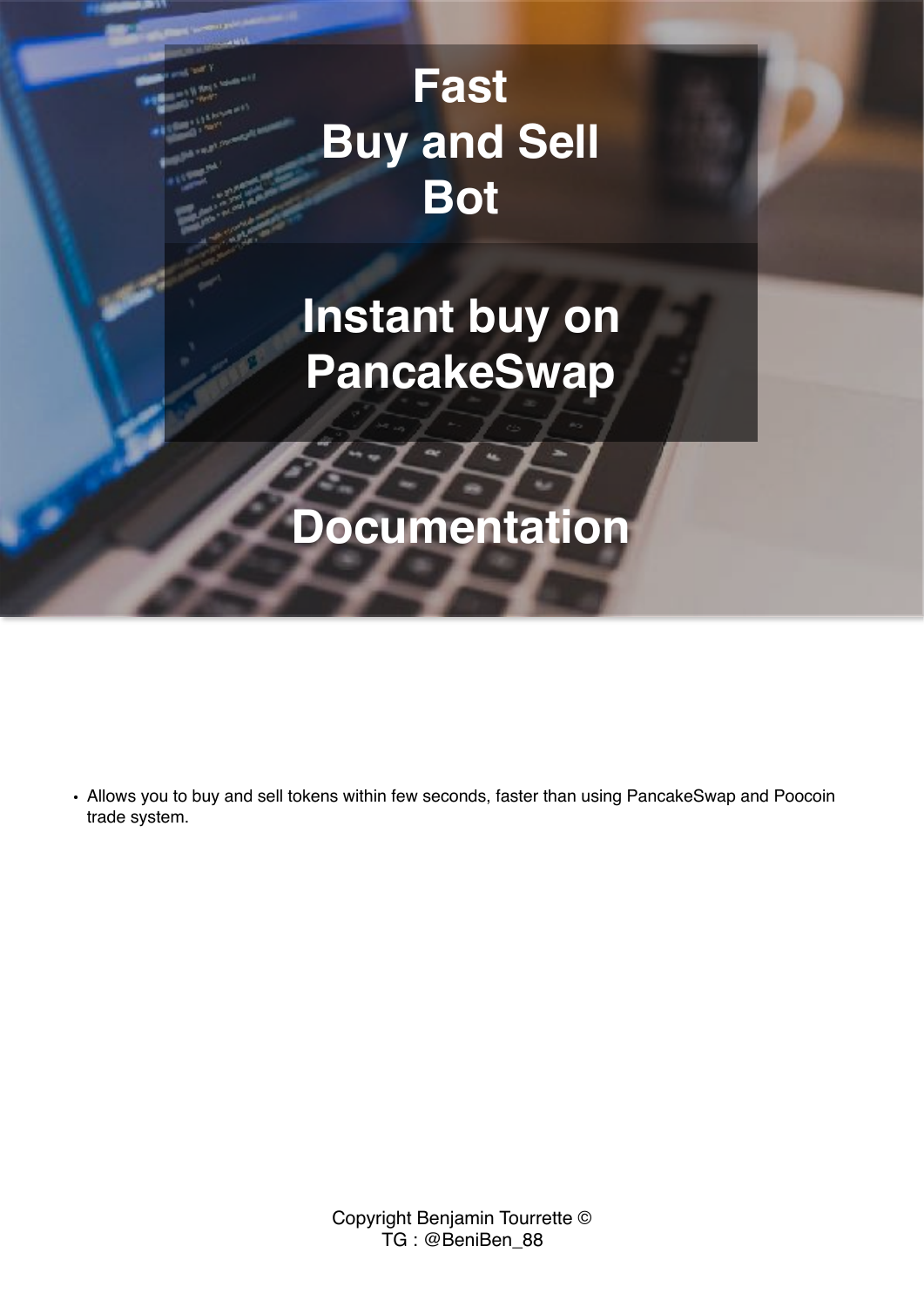| Technical details :    | 3  |
|------------------------|----|
| Installation:          | 3  |
| - Windows              | 3  |
| <b>Install Bot</b>     | 6  |
| <b>Extracting bot</b>  | 6  |
| Install dependencies : | 6  |
| Configuring bot:       | 6  |
| Bot Usage and test :   | 9  |
| Price:                 | 12 |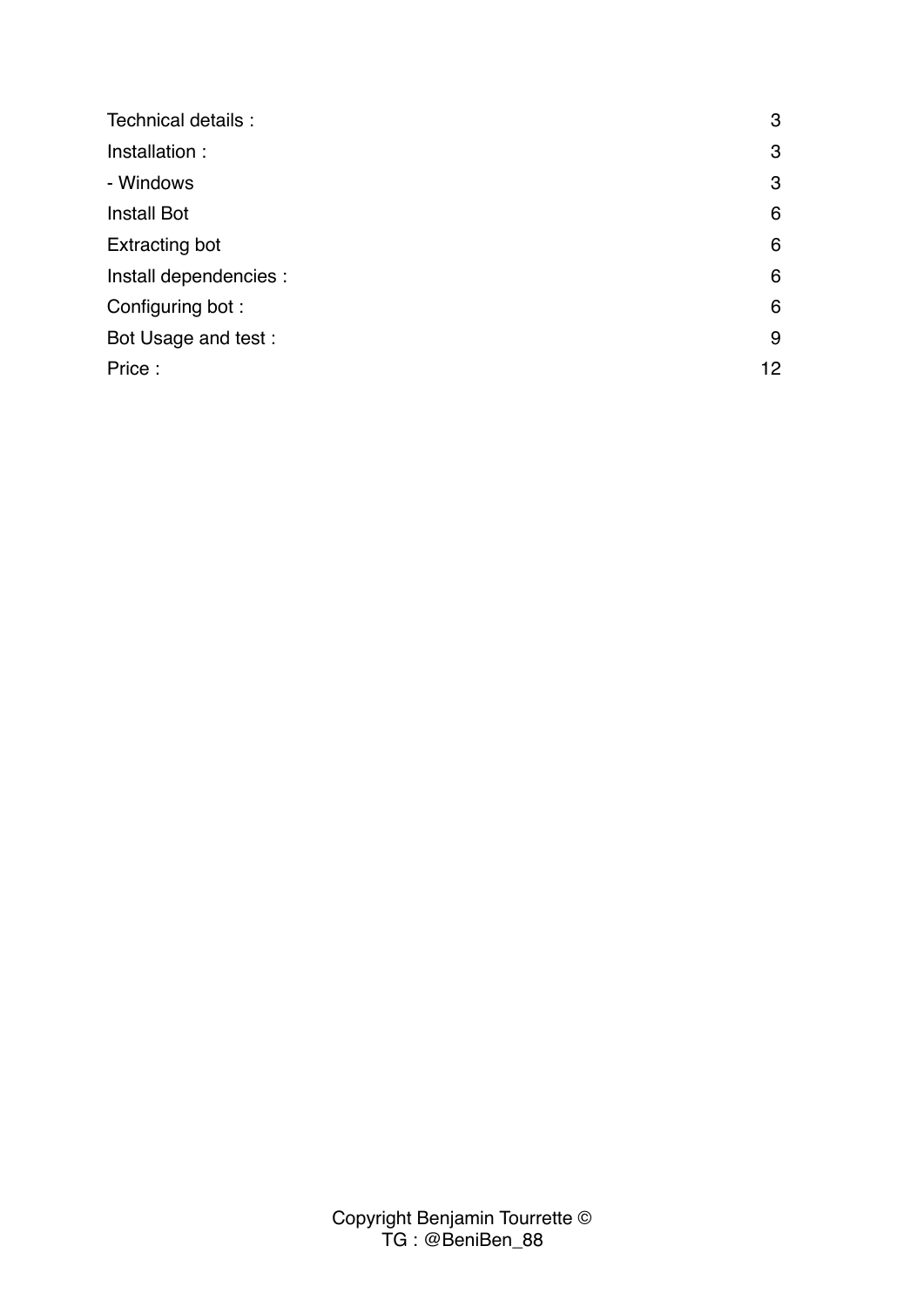## <span id="page-2-0"></span>**Technical details :**

• This bot is able to buy and sell token from a specific contract faster than using Poocoin or PancakeSwap

Requirement :

This software runs under Python 3.9

## <span id="page-2-1"></span>**Installation :**

### <span id="page-2-2"></span>**- Windows**

**Requirement** 

1) Install Python 3.9

Browse this address : <https://www.python.org/downloads/windows/>

Choose "Download installer" :

| $\Rightarrow$ $C$ (a quisines/diverse in/wisdom)                    |
|---------------------------------------------------------------------|
|                                                                     |
| Python Releases for Windows                                         |
| - Latest Pythee 3 Februar - Python 3,10.2                           |
| · Latest Pythee 2 Felesse, Python 2.7.18                            |
|                                                                     |
| Stable Relaases                                                     |
| · Patter cie in con la reco-                                        |
| Note that Puthor 3.1.10 connective used on Windows 7 or earlier.    |
| - No files for this release.                                        |
| - Fython 3.83.2 - Park 14, 2022                                     |
| Here that Hyphne 1. BLJ connective interiors windered / or partier. |
| . L'avanicadi avindeves embacidable package [svibit]                |
| · Dawnicad (Pindows ambroidable package (644.00)                    |
| - Dawnicad Mindows help file                                        |
| - Dawnicad Mindows Installer [22-bit]                               |
| - Dewniced mindows installer (64-51)                                |

Note:

Use 64-bit version if installation fails, re-download 32bit version **Get installer version, not embeddable package** 

#### Install

Open downloaded installer and follow instructions If installer asks you to add python to PATH, select this option - very important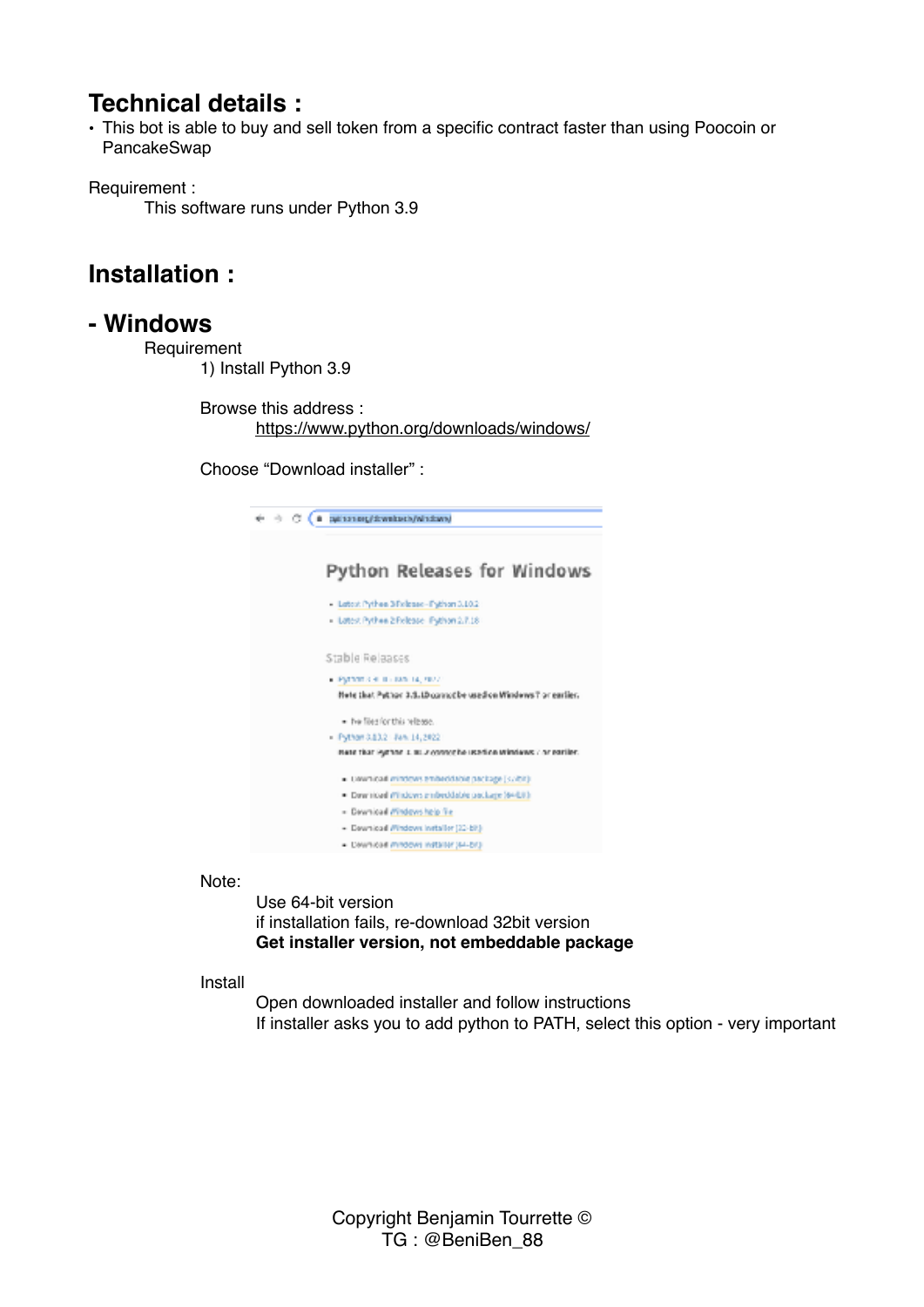#### Note :

windows

#### Complete install tutorial can be found here : <https://phoenixnap.com/kb/how-to-install-python-3-windows>



Close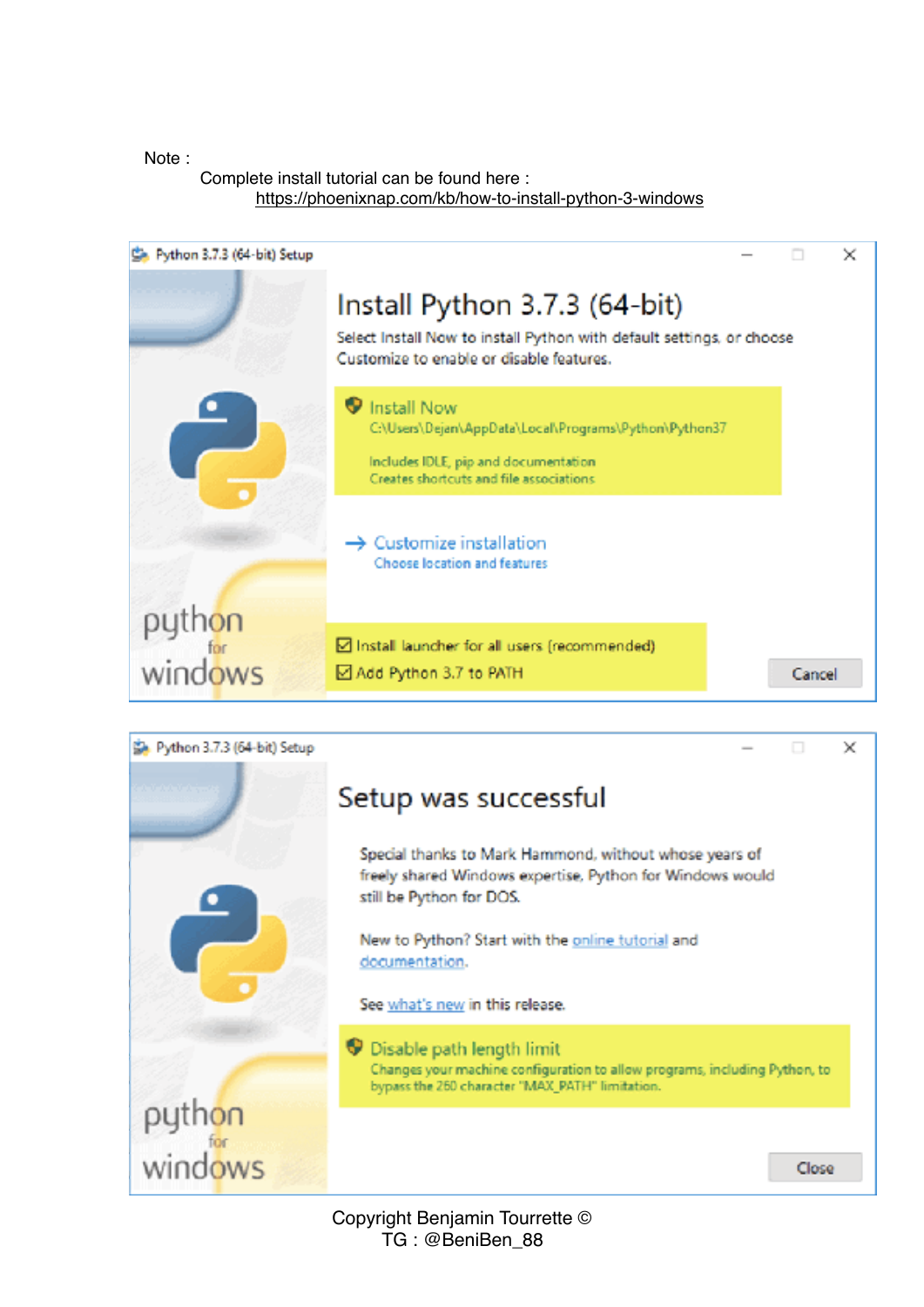Verify Python installation :

Open windows terminal by striking <WindowsKey> + R keys Type : cmd Hit <enter>

-> Black command window should open

Type :

python strike <enter> key

into command prompt

You should have this :



Type : quit <enter>

-> This should quit python, you can also use CTRL+Q to quit python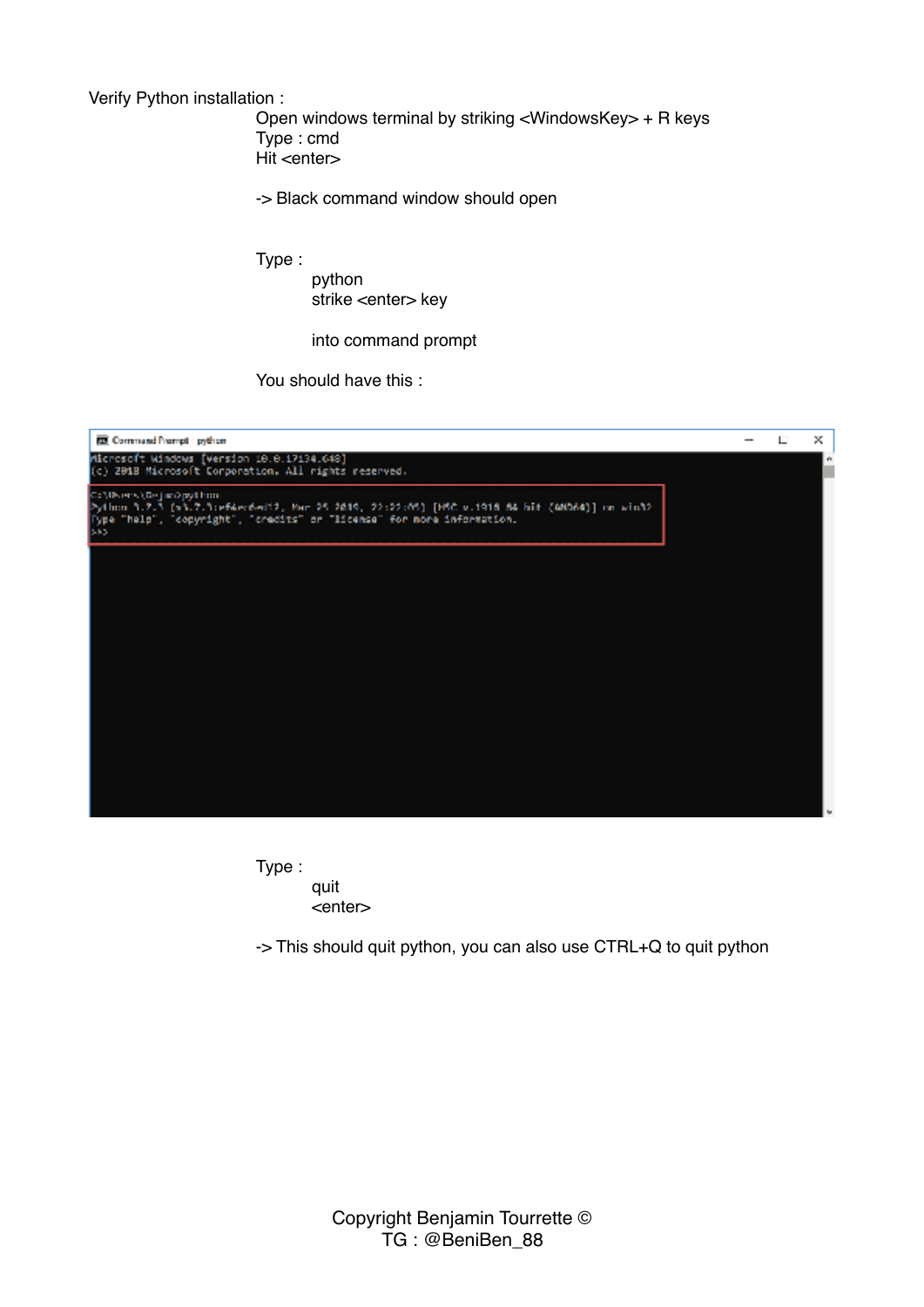# <span id="page-5-1"></span><span id="page-5-0"></span>**Install Bot Extracting bot**

Get the zip file of the bot Put zip file into your home folder which should be : C:\Users\<MYUSERNAME>

Unzip the archive in you home folder by double clicking archive file : -> You should have : C:\Users\<MYUSERNAME>\SimpleBuySell

### <span id="page-5-2"></span>**Install dependencies :**

Open Windows prompt / terminal : <WindowsKey> + R cmd <enter>

Go into install folder by typing : cd c:\Users\<MYUSER>\SimpleBuySell <enter>

Install bot dependencies by typing : pip install -r requirements.txt <enter>

-> This operation should complete without errors

## <span id="page-5-3"></span>**Configuring bot :**

Now the last thing is to put your private wallet key in the config file. So the bot can perform buy and sells. For security reasons I highly recommend you to create a specific wallet to use this

bot.

The reason is that you cannot trust anyone in crypto space, even this bot could be a scam. So it's a good practice, create a new wallet, put only few bucks on this wallet, test bot, if everything works fine, then you can add more funds. The code of this bot is open source so you can check by yourself or with someone that knows python and web3 library.

Anyway enough talking, let's do this.

To create a new wallet you can go here : <https://cointool.app/createWallet/bsc>

Enter 1 as the number of wallet you want to create and you get this :

| <b>Address</b> | 0xfed60a07d5129be6ad3d78cd048a18a51591c871                                | Copy |
|----------------|---------------------------------------------------------------------------|------|
| PrivateKey     | 0xh9f19e33a5946d5ffd42762c9f6b0bbeDd91fe16c34oe5185a1ce6d15L              | Copy |
| Mnemonic       | now crime olive drift stock found birth lawsuit erupt eye code speak una- | Copy |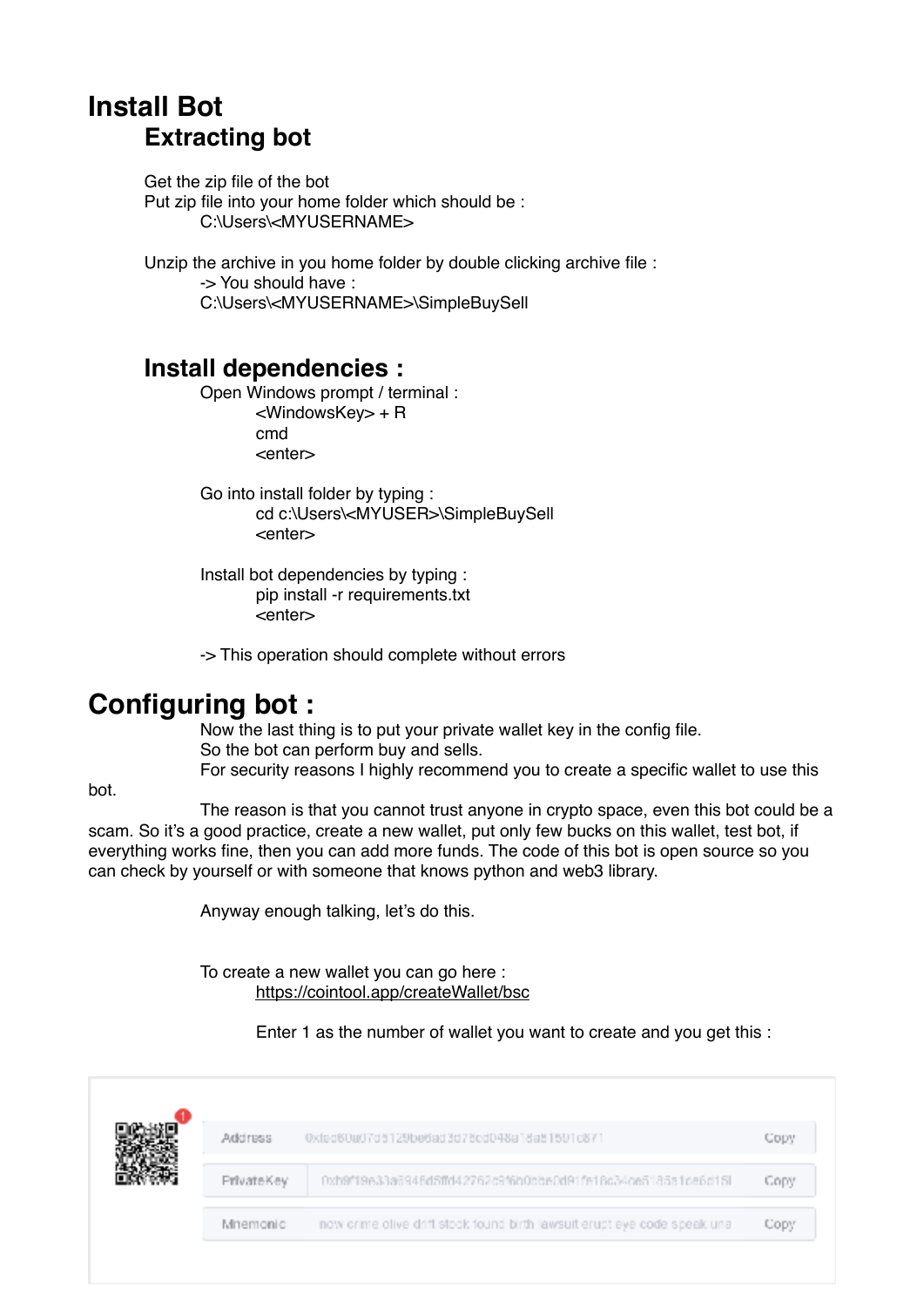Copy those 3 fields into a safe place.

Add you wallet to MetaMask so you can check coin price you buy with bot directly on Poocoin.



Choose import Account and follow instructions. Paste wallet info you just copied.

Now open file located here with notepad (right click on file -> open with -> Notepad) : C:\Users\<MYUSERNAME>\SimpleBuySell\config\config.py

-> You should have something like that :

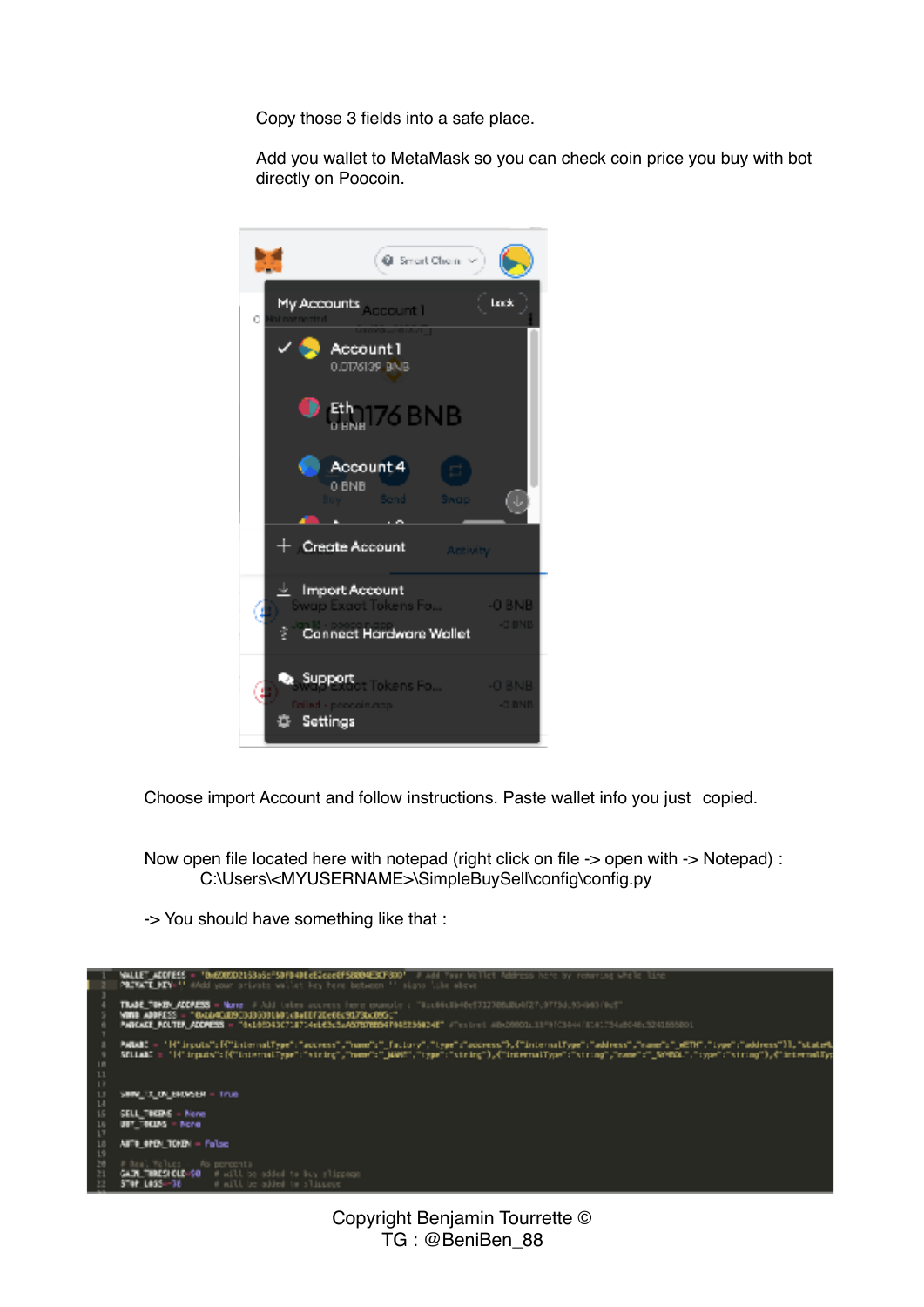Enter private address you copied from created wallet between quotes '' on second line like this

WALLET MODRESS = "DeSDOODSLAGAGETSMTHABERDGepoRTECOOMEDOTODO" | Add Your Willet Address here by removing who<br>|PRIVATE\_NEW="RADdf13e33b504045ff642762c5ff666be0c51fe10c34cx5135ates5d15a4ed64e" /Add your private wallet key TRADE\_TEMEN\_ACERESS - None \_TOKON\_WEDDESS = Wang<br>WEDDESS = "PasawicsOSCAD George Constant Constant Constant" = "Design"<br>ME\_MOUTEM\_AJONESS = "BRIBEDHIG"14:114:15:05:05:07:07:0054709E255324E"

#### DO NOT CHANGE ANYTHING ELSE IN CONFIG FILE

And that's it, bot is configured

You don't have to do this procedure anymore, only use below second to use the bot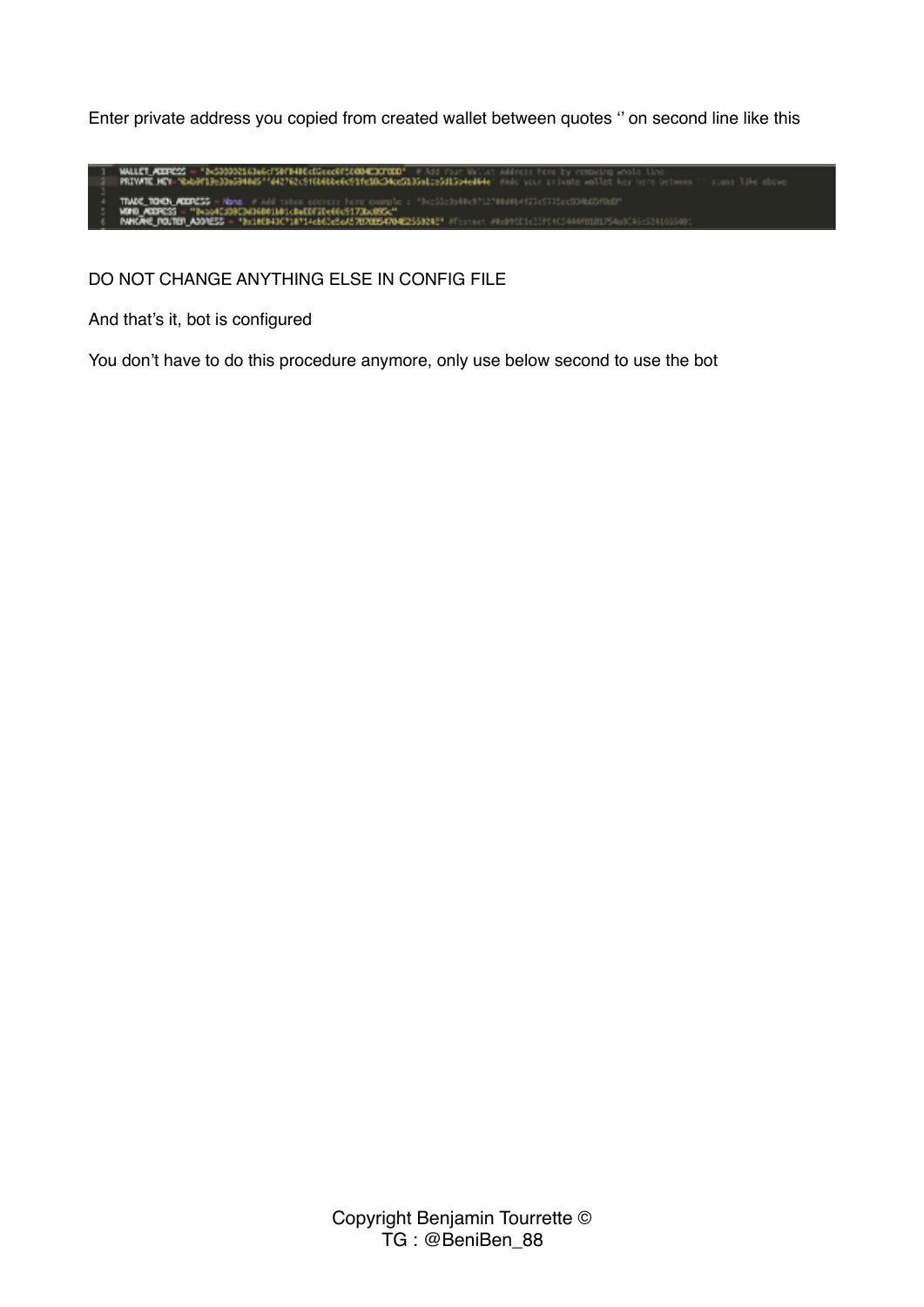# <span id="page-8-0"></span>**Bot Usage and test :**

In windows command prompt (<WindowsKey + R> -> cmd -> <enter>): Go into bot folder using command : cd c:\Users\<MYUSER>\SimpleBuySell <enter>

> start bot using : python model/main.py <enter>

-> You should have this :

True 2022-01-19 10:48:23,482 - root - INFO - Enter contract address

Copy contract address from Telegram or Poocoin :

Tips : contract address is the last part of Poocoin shared link <https://poocoin.app/tokens/0xddf0ab7ea1833c362904bf7aafe11a3057fba21e>

Paste contract into command prompt using right click -> paste -> <enter>

You should have this :

| $2022 - 01 - 19$ $10:42:26.850 - root -$ DNFO -   |  |  |                                                                                           |                                               |
|---------------------------------------------------|--|--|-------------------------------------------------------------------------------------------|-----------------------------------------------|
| StartCoin                                         |  |  |                                                                                           |                                               |
| $2022 - 01 - 19$ $10142 : 26.850 -$ root - DNFO - |  |  | uuid.                                                                                     | : 4651b5af-b48b-479f-b88f-a91bf279953c        |
| 2022-01-19 10:42:26.851 - root - INFO             |  |  | token Address                                                                             | : Bracciféc74ff48c585bfb85f498f6f145b1ddacdmf |
| $2022 - 01 - 19$ $10142:26.851 - root - UNFD -$   |  |  | RefreshRate                                                                               | t Nome                                        |
| 2022-01-19 10:42:26.852 - root - INFO             |  |  |                                                                                           |                                               |
| EndCoin                                           |  |  |                                                                                           |                                               |
|                                                   |  |  | $2022 - 01 - 12 - 43 + 42 + 26$ , 852 - roct - ENFO - De you want to buy or sell ? (b/s). |                                               |

Type  $b +$  <enter> to buy,  $s +$  <enter> to sell tokens Do not enter anything else than b or s You should have this:

2022-01-19 10:42:27,701 - root - INFO - Buy Amount in BNB ?  $0.005$ 

Enter buy amount in BNB + enter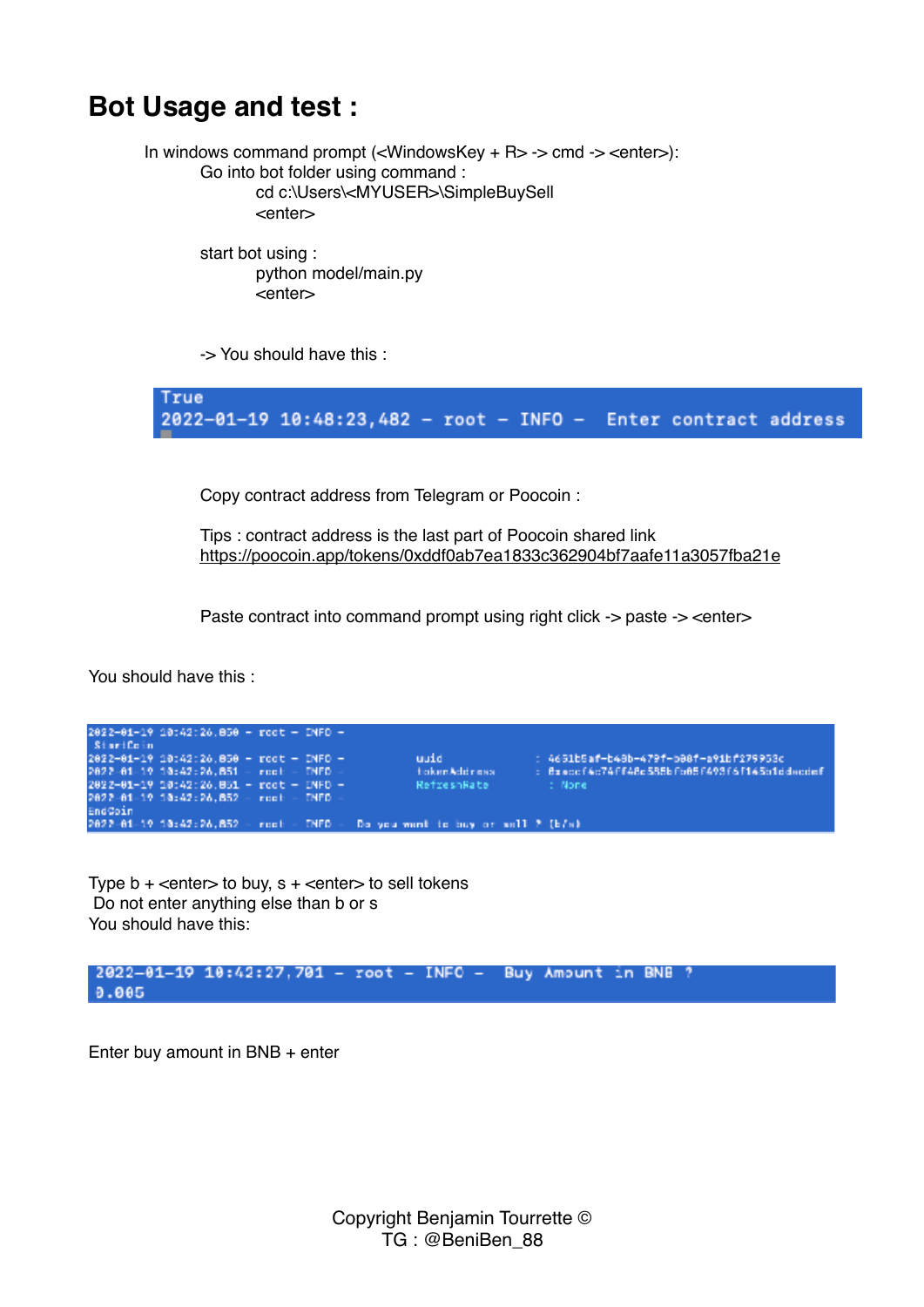#### You should have this :

| <b>FOR A 21-YOF ON THE TALKER - FROM - 1990.</b> - 1999 1991 1992 19                                                                                                                                                                                                                                                                                                                                                                                                                                                    |
|-------------------------------------------------------------------------------------------------------------------------------------------------------------------------------------------------------------------------------------------------------------------------------------------------------------------------------------------------------------------------------------------------------------------------------------------------------------------------------------------------------------------------|
| <b>LYEA MPDESLED LISTEN</b>                                                                                                                                                                                                                                                                                                                                                                                                                                                                                             |
| <b>B. M. POLLBYCARELLINES</b>                                                                                                                                                                                                                                                                                                                                                                                                                                                                                           |
| Booking amount in the MO.                                                                                                                                                                                                                                                                                                                                                                                                                                                                                               |
| WEST TRAFFLORES ALSO WEST LIVING TO A MAIN SCALE T                                                                                                                                                                                                                                                                                                                                                                                                                                                                      |
|                                                                                                                                                                                                                                                                                                                                                                                                                                                                                                                         |
|                                                                                                                                                                                                                                                                                                                                                                                                                                                                                                                         |
| mmm Reselvi Attolici (Statifikim Anche) (Health and The ADITACTIONALIS (Statifical Statifical Statifical Statifical Statifical Statifical Statifical Statifical Statifical Statifical Statifical Statifical Statifical Statifi<br>"INFORMATION CONTINUES INTO THE RESERVE THE RESERVE TO A 2005 THE RELEASED OF THE CONTINUES. THE CONTINUES OF THE CONTINUES INTO THE RELEASED OF THE STATE OF THE RELEASED OF THE STATE OF THE RELEASED OF THE RELEASED OF THE<br><b>LIMITATION SECOND PROJECTION AND ARRANGEMENT</b> |
| REFERENTIATIONS AND RESERVATION OF CONTRACT CONTRACTOR CONTRACTOR CONTRACTOR INTO A SUBSIDIATE CONTRACTOR CONTRACTOR CONTRACTOR CONTRACTOR CONTRACTOR CONTRACTOR CONTRACTOR CONTRACTO AND A CONTRACTOR OF CONTRACTOR OF CONTRA                                                                                                                                                                                                                                                                                          |
|                                                                                                                                                                                                                                                                                                                                                                                                                                                                                                                         |
| Jahrena (1978) Partia (1978) (2130-11), 'La Televis' (61, 'Lameral', Balant), Asia Ann (1948) ("abbass", "babbella (1984) (1984-1987) (215-1985)                                                                                                                                                                                                                                                                                                                                                                        |
| ANYONE CALL TO CROSS CRIMINAL CROWN CONTRACTOR CALL TA SERVICE CONTRACTOR CONTRACTOR (CALL) [2]                                                                                                                                                                                                                                                                                                                                                                                                                         |
| ent: Ne <b>ntalanterhaltelentalienenalanterhaltentalantalanter</b> , hispkeuterin 1620002, hoemarierhalt: haltentille (1720sb10221sb10221sb10221sb10221sb10221sb10225sb10225sb1020sb10201sb10201sb1020121sb1030sb10201sb1030sb1030sb1                                                                                                                                                                                                                                                                                   |
|                                                                                                                                                                                                                                                                                                                                                                                                                                                                                                                         |
| remartialment 20, tiadrach kalendtroftasC20.7C6201/Chicaalb012.C1C01.a702C21.c0212LiduCab21, tiadrata (AL transact fol. trail), Atribut Galiletti (Alant), tiadram (1964).                                                                                                                                                                                                                                                                                                                                              |
| STMMMELBERGERMANNTENDER FERRIERUNGSTRAGTERUNGSTRAGTEN (STERNENSTEINSTEINSTEIN) SEINER TEXTEL TR. SIERUNG TEXTEL TR. SIERUNG FRAGGERMANN FRAGGERMANNEN SEINER TEXTEL SEINER EINE ERREICHNER ERREICHNER ERREICHNER ERREICHNER ER                                                                                                                                                                                                                                                                                          |
| N NAVARENMENTARY REPORTED THE ENTERTAINMENT AREAS (THE SECTION )   TELECT TEXAS REPORTED AND REPORTED AN USE AND STREET SECTION OF A SECTION OF THE SECTION OF A SECTION OF A SECTION OF A SECTION OF A SECTION OF A SECTION O                                                                                                                                                                                                                                                                                          |
| s[*Bud17f2ubs17fBbf61uSLushJPfLbf7J8fFB86isAa66fa79DfBssJRA6Ff; *transatdasinfnaff 200, *blashtadff bollytal-YesisHRbf86blFBb8Aa6aaadisLBGaFGG8Bbbf9DG7B0fustGAGLusfal2ebsff, flagfmbssf                                                                                                                                                                                                                                                                                                                                |
| 405. "comment": Pubor31. Attributedia: [Traicosa": NeiMANAA1NO6AN1INGAN1INGANTANAA". "topica": INvibera ("helpsic"industributed")Delta ("120712440authelmated")Delta[A14111124211124211112421111. "color": "fra                                                                                                                                                                                                                                                                                                         |
|                                                                                                                                                                                                                                                                                                                                                                                                                                                                                                                         |
| REGISSINGSTRATEGORIANSIALISTEN ("ISLAMINAT), "TELNINGSTRATEGORI" (W), "K)SENINGS" NETWORF FRONTELENDER FRONT FRONT FRONT FRONT FRONT FRONT FRONT FRONT FRONT FRONT FRONT ("), ") SUPPORT 2 NA - TERRORISM AND                                                                                                                                                                                                                                                                                                           |
| all, Wielandia-Hitamaati inführitikkutetatuttivelmissiehtiteerdit, itadaali [ibdyaatib/tatificationisticitediteerditeerditeerditeerditeerditeerditeerditeerditeerditeerditeerditeerditeerditeerditeerditeerditeerditeerditeerd                                                                                                                                                                                                                                                                                          |
|                                                                                                                                                                                                                                                                                                                                                                                                                                                                                                                         |
| READ AND VEHICLES AND VEHICLES AND VEHICLES ASSESSMENT ST. TENNIS WEIGHT AND VEHICLES AND VEHICLES AND VEHICLES AT A STATUTE AND VEHICLES AND VEHICLES AND VEHICLES AND VEHICLES AND VEHICLES AND VEHICLES AND VEHICLES AND VE                                                                                                                                                                                                                                                                                          |
|                                                                                                                                                                                                                                                                                                                                                                                                                                                                                                                         |
| anaris LIMMOT, there arized able Hadybari ta MOSS adaMisika (Majiti Mikiti Mikika Adala) (CMMOT, tracacta Labari Mikika ta Mikabikati Majitar                                                                                                                                                                                                                                                                                                                                                                           |
| Education 744 Star 08 a UT Like Fact 74 BaS 1                                                                                                                                                                                                                                                                                                                                                                                                                                                                           |
|                                                                                                                                                                                                                                                                                                                                                                                                                                                                                                                         |
|                                                                                                                                                                                                                                                                                                                                                                                                                                                                                                                         |
| 897, Schuler S. Marty (NASER-SONESLANDSER-SECONDICATION), Special Schuler Endybool Schulers/Second Schulers/Schulers/Schulers/Schulers/Schulers/Schulers/Schulers/Schulers/Schulers/Schulers/Schulers/Schulers/Schulers/Schule<br>10mm (PTS)                                                                                                                                                                                                                                                                            |
| <b>BRINISH CAN STO.</b>                                                                                                                                                                                                                                                                                                                                                                                                                                                                                                 |
|                                                                                                                                                                                                                                                                                                                                                                                                                                                                                                                         |
| TRANSPORTED IN THE THE REAL PROPERTY IN THE 24 YOMA STEEL FEMALE CONSULTANCE                                                                                                                                                                                                                                                                                                                                                                                                                                            |
| <b>SINTE</b><br><b>BRIGHT ETATURE &amp; Times</b><br>2402 31 14 M old 35,815 root                                                                                                                                                                                                                                                                                                                                                                                                                                       |
|                                                                                                                                                                                                                                                                                                                                                                                                                                                                                                                         |

This infos contains transaction hash so you can check transaction on bscscan for more details.

Buy has been successful, you can now check on Poocoin with your wallet added to metamask, you should see the amount you just purchased

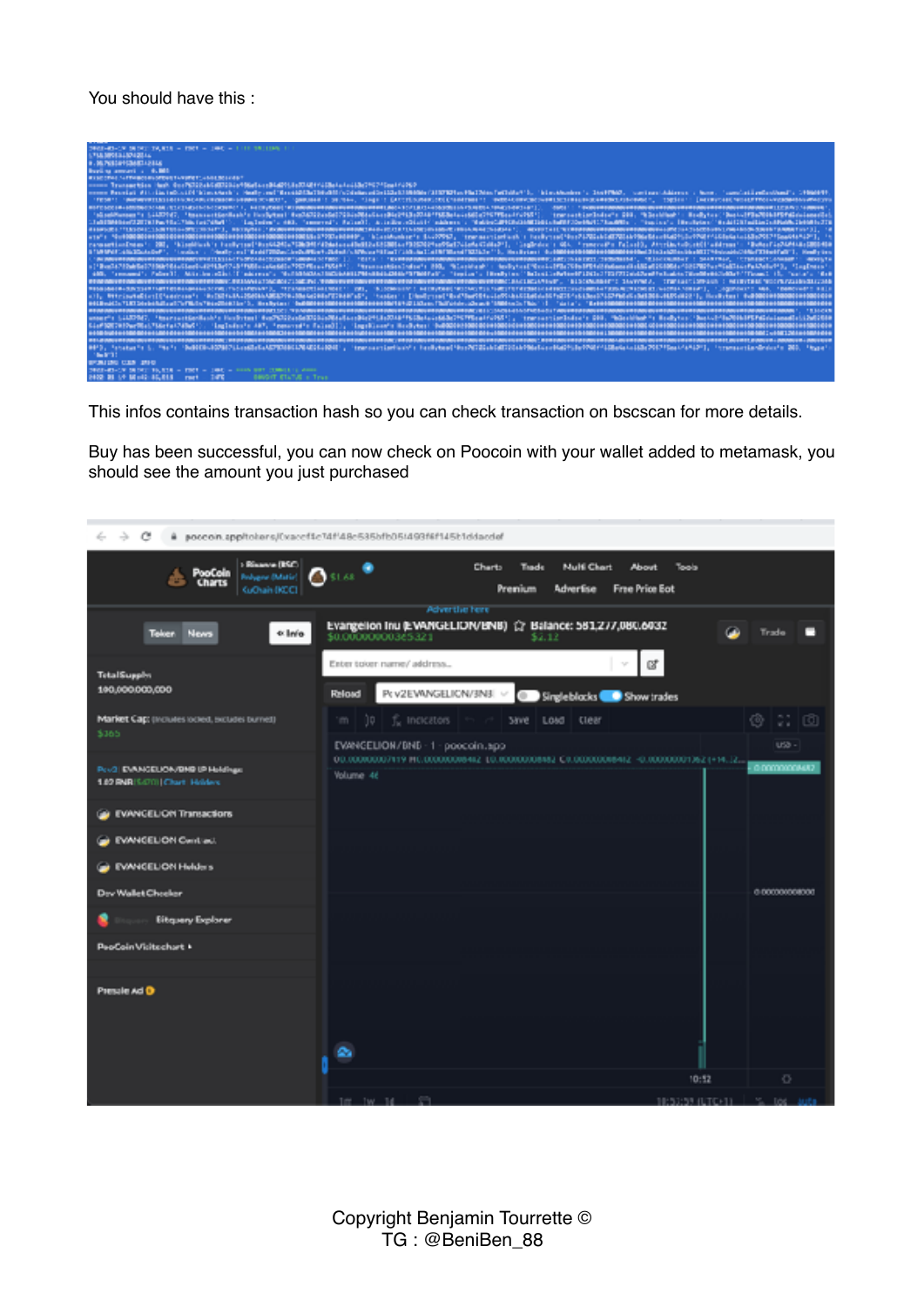In your windows command prompt you should now have this :



Bot is waiting for another contract address to buy or sell token.

By letting this window open you can buy faster.

Just paste contract, choose buy (b) and enter BNB amount you want to buy and hit enter, and that's all.

So to be fast, just open the bot when you want to be ready to buy, or leave this window open, or reopen it and relaunch bot by doing just :

cd C:\Users\MyUser\SimpleBuySell python model/main.py

Enjoy faster buying and selling without using Pancakeswap nor Poocoin